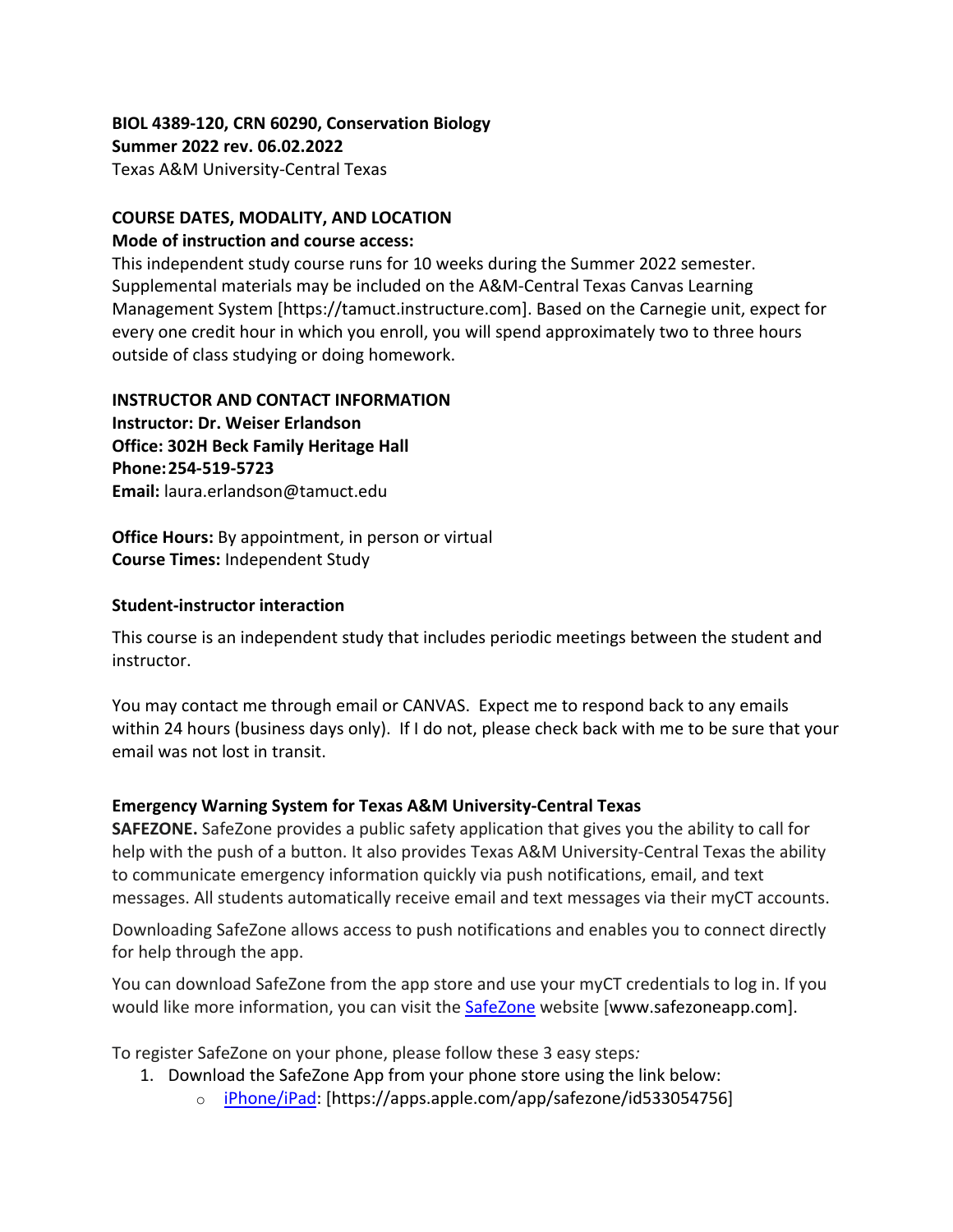## o [Android Phone / Tablet](https://play.google.com/store/apps/details?id=com.criticalarc.safezoneapp)

[https://play.google.com/store/apps/details?id=com.criticalarc.safezoneapp]

- 2. Launch the app and enter your myCT email address (e.g. {name}@tamuct.edu)
- 3. Complete your profile and accept the terms of service

## **COURSE INFORMATION**

## **Course Overview and description**

Examine conservation of biological diversity at gene, population, species, ecosystem, and global levels. Provides an overview of conservation biology including the causes and consequences of biodiversity loss, conservation approaches and strategies, and the ecological and evolutionary theory underlying these approaches. Prerequisite(s): BIOL 3401.

## **Student Learning Outcomes:**

Students will:

- a. Understand ecological and evolutionary principles that underlie biological diversity
- b. Demonstrate how ecological and evolutionary principles are applied to solving conservation problems
- c. Apply critical reasoning skills to assessment, analysis, and synthesis of conservation problems and solutions
- d. Explain proximate and ultimate threats to biodiversity and consequences of biodiversity loss

# **Required Reading and Textbook(s):**

Primack, Richard B. 2014. Essentials of Conservation Biology. 6<sup>th</sup> ed. Sinauer Associates, Inc., Sunderland, MA. ISBN:987-1-60535-289-3

# **COURSE REQUIREMENTS**

- 40% Three lecture exams (SLOs: a, b, c, d)
- 25% Final Comprehensive Exam (SLOs: a, b, c, d)
- 35% Semester project (SLOs: c, d)

# **Grading Criteria Rubric and Conversion**

**A 4.00 (90 +)** Achievement that is outstanding relative to the level necessary to meet course requirements.

**B 3.00 (80-89%)** Achievement that is significantly above the level necessary to meet course requirements.

**C 2.00 (70–79%)** Achievement that meets the course requirements in every respect.

**D 1.00 (60–69%)** Achievement that is worthy of credit even though it fails to meet fully course requirements.

**F 0.00 (<60%)** Represents failure and signifies that the work was either (1) completed but at a level of achievement that is not worthy of credit or (2) was not completed and there was no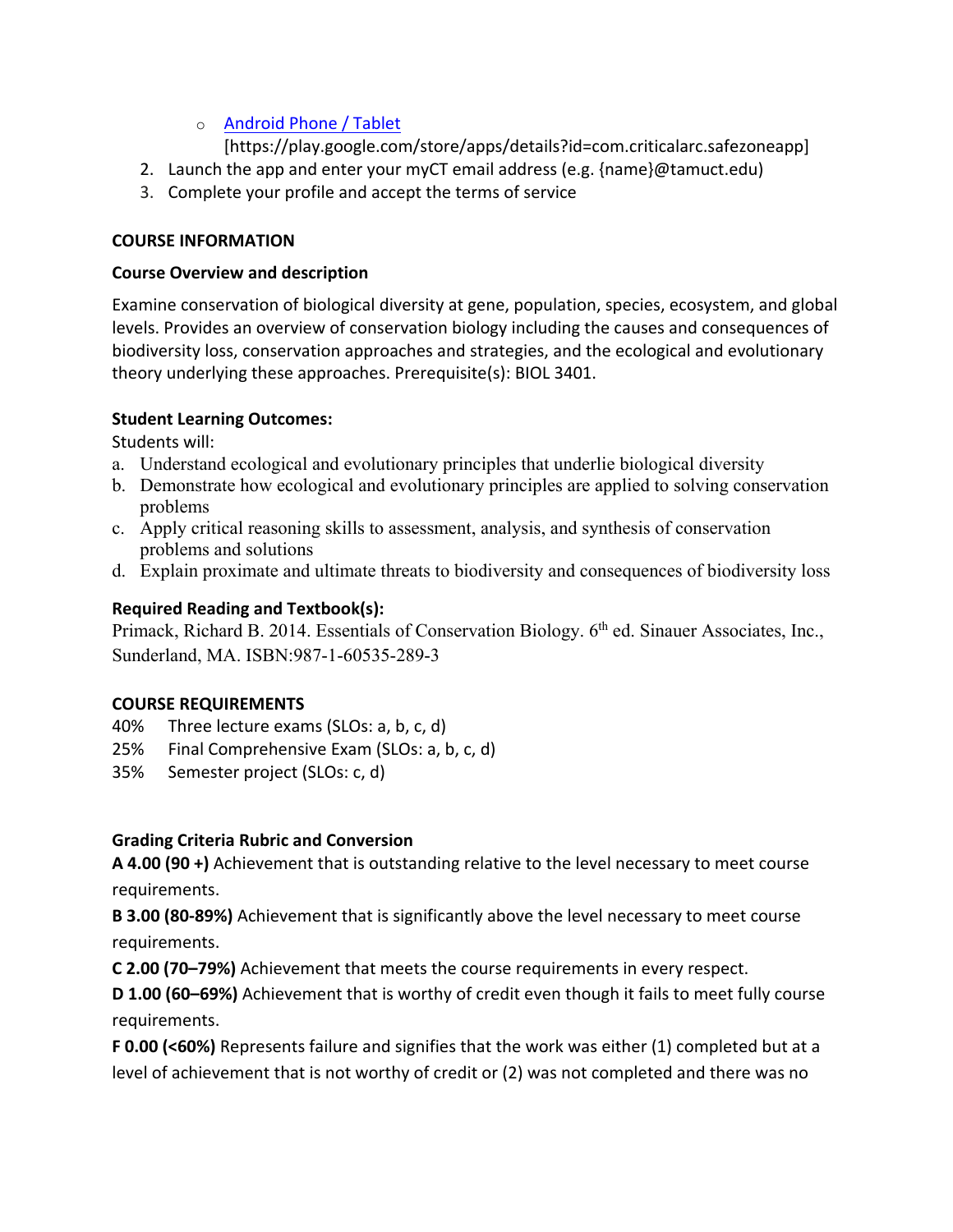agreement between the instructor and the student that the student would be awarded an "I" (incomplete).

**I (Incomplete)** The "I" shall be assigned at the discretion of the instructor when, due to extraordinary circumstances, the student was prevented from completing the work of the course on time. The assignment of an "I" requires a written agreement between the instructor and student specifying the time and manner in which the student will complete the course requirements. In no event may any such written agreement allow a period of longer than one year to complete the course requirements. For graduate and professional students, an "I" is to remain on the transcript until changed by the instructor or department. For all other students, work to make up an I must be submitted within one year of the last day of final examinations of the term in which the "I" was given; if not submitted by that time, then the "I" will automatically change to an F. *To obtain an incomplete you must have been doing passing work in the course*

# **WEEKLY COURSE OUTLINE AND CALENDAR (subject to change)**

- 1. Week of June 6
	- a. Topic: Conservation biology and biodiversity
		- i. Chapters 1 -3
- 2. Week of June 13
	- a. Topic: Valuing Biodiversity
		- i. Chapters 4-6
- 3. Week of June 20
	- a. Exam I
	- b. Topic: Extinction
		- i. Chapters 7 and 8
- 4. Week of June 27
	- a. Topic: Habitat destruction, etc… and Overexploitation, etc…
		- i. Chapters 9 and 10
- 5. Week of July 4
	- a. Topic: Problems with small populations and Applied population biology
		- i. Chapters 11 and 12
- 6. Week of July 11
	- a. Exam II
	- b. Topic: Establishing new populations and Ex situ conservation strategies
		- i. Chapters 13 and 14
- 7. Week of July 18
	- a. Topic: Establishing protected areas and Designing networks of protected areas
		- i. Chapters 15 and 16
- 8. Week of July 25
	- a. Exam III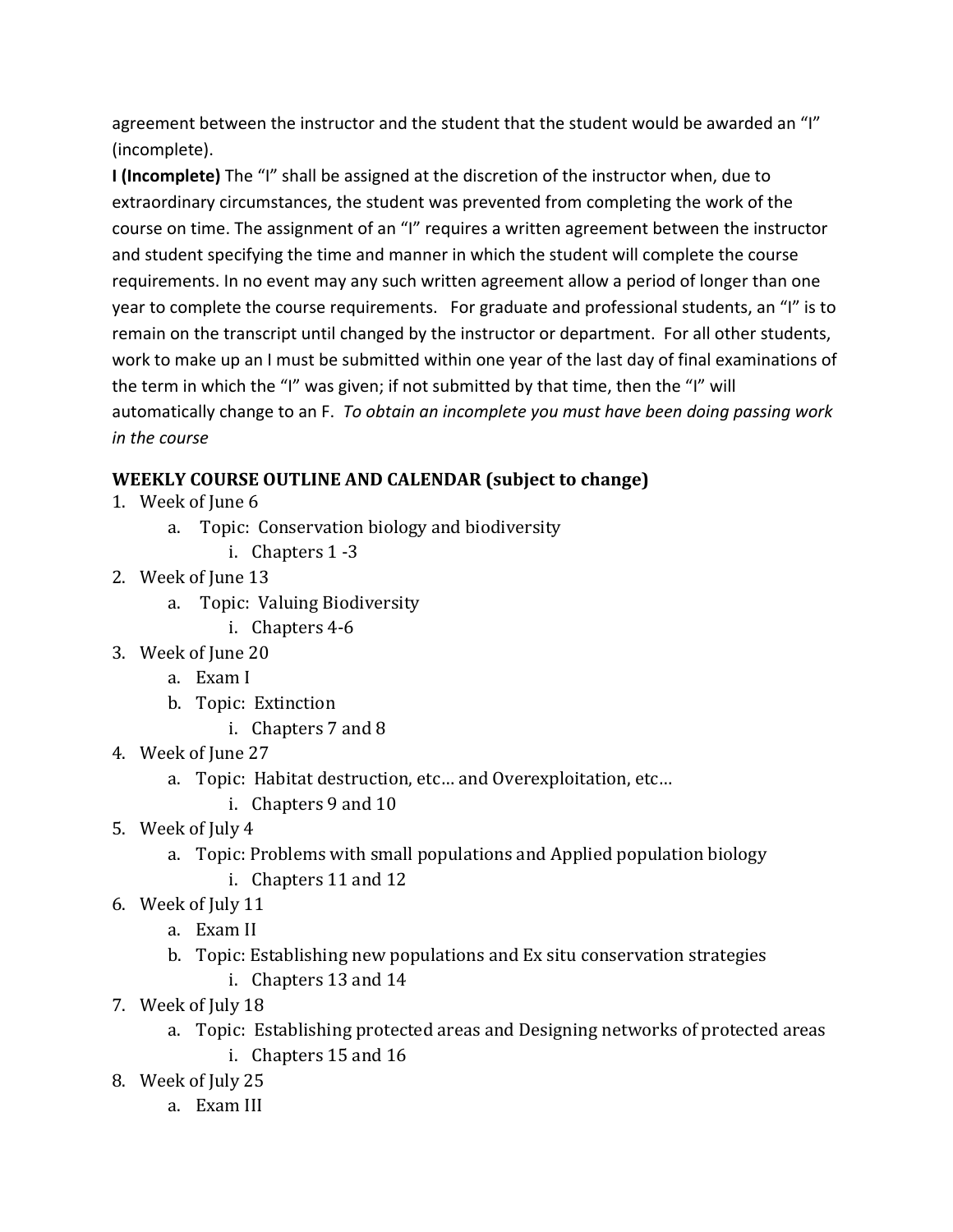- b. Topic: Managing protected areas and Conservation outside protected areas
	- i. Chapters 17 and 18
- 9. Week of August 1
	- a. Topic: Restoration Ecology and Conservation/development at Local & National levels
		- i. Chapters 19 and 20
- 10. Week of August 8
	- a. Topic: International approach and Agenda for future
		- i. Chapters 21 and 22
	- b. Final Exam

# *Important University Dates*

*[https://www.tamuct.edu/registrar/academic-calendar.html\]](https://www.tamuct.edu/registrar/academic-calendar.html)*

# *TECHNOLOGY REQUIREMENTS AND SUPPORT*

## **Technology Requirements**

This course will use the A&M-Central Texas Instructure Canvas learning management system. **We strongly recommend the latest versions of Chrome or Firefox browsers. Canvas no longer supports any version of Internet Explorer.**

Logon to A&M-Central Texas Canvas [https://tamuct.instructure.com/] or access Canvas through the TAMUCT Online link in myCT [https://tamuct.onecampus.com/]. You will log in through our Microsoft portal.

Username: Your MyCT email address. Password: Your MyCT password

# **Canvas Support**

Use the Canvas Help link, located at the bottom of the left-hand menu, for issues with Canvas. You can select "Chat with Canvas Support," submit a support request through "Report a Problem," or call the Canvas support line: 1-844-757-0953.

For issues related to course content and requirements, contact your instructor.

# **Online Proctored Testing**

A&M-Central Texas uses Proctorio for online identity verification and proctored testing. This service is provided at no direct cost to students. If the course requires identity verification or proctored testing, the technology requirements are: Any computer meeting the minimum computing requirements, plus web camera, speaker, and microphone (or headset). Proctorio also requires the Chrome web browser with their custom plug in.

# **Other Technology Support**

For log-in problems, students should contact Help Desk Central, 24 hours a day, 7 days a week

Email: [helpdesk@tamu.edu](mailto:helpdesk@tamu.edu)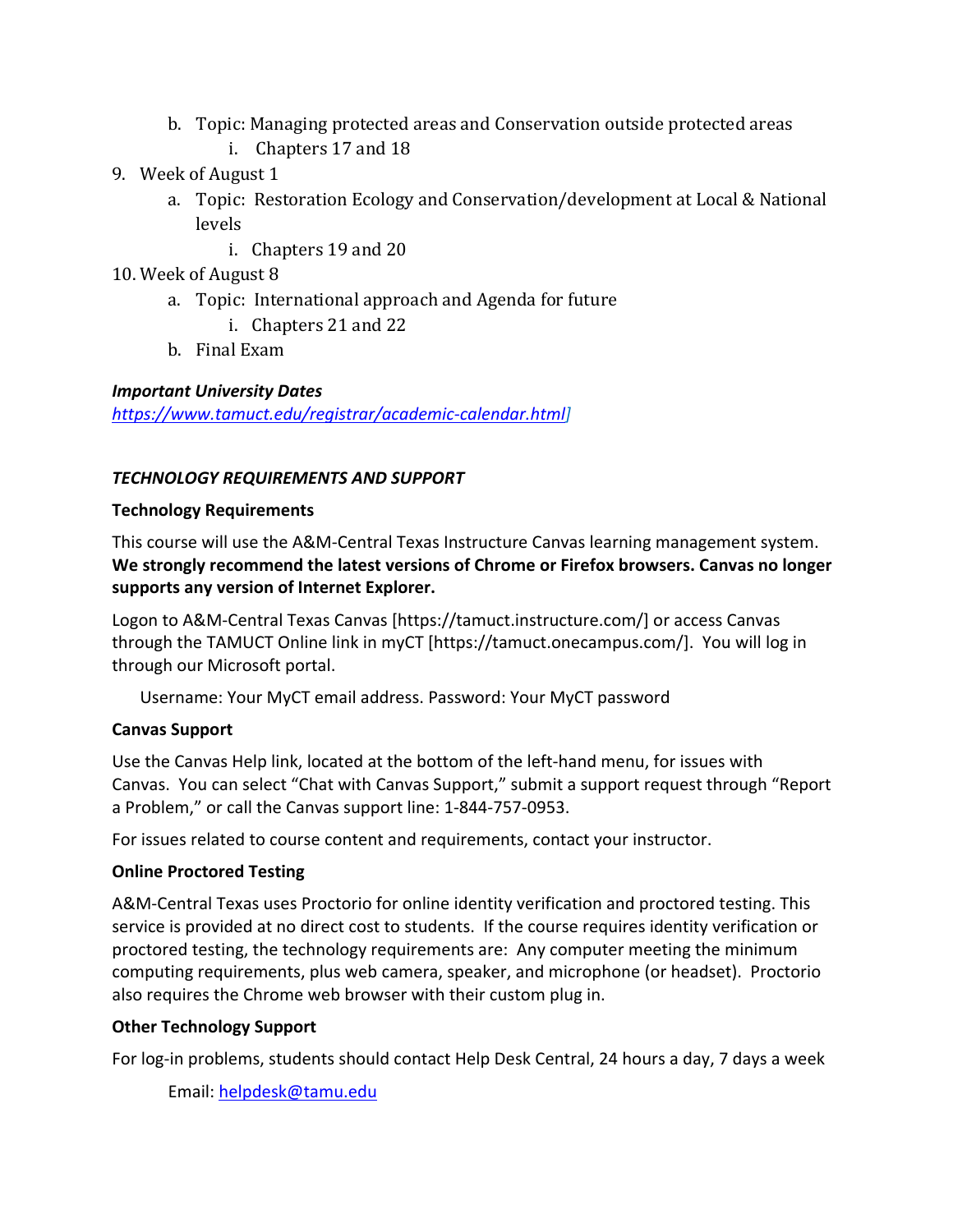Phone: (254) 519-5466 [Web Chat:](http://hdc.tamu.edu/) [http://hdc.tamu.edu] *Please let the support technician know you are an A&M-Central Texas student.*

#### **UNIVERSITY RESOURCES, PROCEDURES, AND GUIDELINES**

#### **Drop Policy**

If you discover that you need to drop this class, you must complete the [Drop Request](https://dynamicforms.ngwebsolutions.com/casAuthentication.ashx?InstID=eaed95b9-f2be-45f3-a37d-46928168bc10&targetUrl=https%3A%2F%2Fdynamicforms.ngwebsolutions.com%2FSubmit%2FForm%2FStart%2F53b8369e-0502-4f36-be43-f02a4202f612) Dynamic Form through Warrior Web.

[https://dynamicforms.ngwebsolutions.com/casAuthentication.ashx?InstID=eaed95b9-f2be-45f3-a37d-

46928168bc10&targetUrl=https%3A%2F%2Fdynamicforms.ngwebsolutions.com%2FSubmit%2F Form%2FStart%2F53b8369e-0502-4f36-be43-f02a4202f612].

Faculty cannot drop students; this is always the responsibility of the student. The Registrar's Office will provide a deadline on the Academic Calendar for which the form must be completed. Once you submit the completed form to the Registrar's Office, you must go into Warrior Web and confirm that you are no longer enrolled. If you still show as enrolled, FOLLOW-UP with the Registrar's Office immediately. You are to attend class until the procedure is complete to avoid penalty for absence. Should you miss the drop deadline or fail to follow the procedure, you will receive an F in the course, which may affect your financial aid and/or VA educational benefits.

### **Academic Integrity**

Texas A&M University-Central Texas values the integrity of the academic enterprise and strives for the highest standards of academic conduct. A&M-Central Texas expects its students, faculty, and staff to support the adherence to high standards of personal and scholarly conduct to preserve the honor and integrity of the creative community. Any deviation by students from this expectation may result in a failing grade for the assignment and potentially a failing grade for the course. All academic misconduct concerns will be referred to the Office of Student Conduct. When in doubt on collaboration, citation, or any issue, please contact your instructor before taking a course of action.

For more [information](https://nam04.safelinks.protection.outlook.com/?url=https%3A%2F%2Fwww.tamuct.edu%2Fstudent-affairs%2Fstudent-conduct.html&data=04%7C01%7Clisa.bunkowski%40tamuct.edu%7Ccfb6e486f24745f53e1a08d910055cb2%7C9eed4e3000f744849ff193ad8005acec%7C0%7C0%7C637558437485252160%7CUnknown%7CTWFpbGZsb3d8eyJWIjoiMC4wLjAwMDAiLCJQIjoiV2luMzIiLCJBTiI6Ik1haWwiLCJXVCI6Mn0%3D%7C1000&sdata=yjftDEVHvLX%2FhM%2FcFU0B99krV1RgEWR%2BJ%2BhvtoR6TYk%3D&reserved=0) regarding the Student Conduct process, [https://www.tamuct.edu/student-affairs/student-conduct.html].

If you know of potential honor violations by other students, you may [submit](https://nam04.safelinks.protection.outlook.com/?url=https%3A%2F%2Fcm.maxient.com%2Freportingform.php%3FTAMUCentralTexas%26layout_id%3D0&data=04%7C01%7Clisa.bunkowski%40tamuct.edu%7Ccfb6e486f24745f53e1a08d910055cb2%7C9eed4e3000f744849ff193ad8005acec%7C0%7C0%7C637558437485262157%7CUnknown%7CTWFpbGZsb3d8eyJWIjoiMC4wLjAwMDAiLCJQIjoiV2luMzIiLCJBTiI6Ik1haWwiLCJXVCI6Mn0%3D%7C1000&sdata=CXGkOa6uPDPX1IMZ87z3aZDq2n91xfHKu4MMS43Ejjk%3D&reserved=0) a report, [https://cm.maxient.com/reportingform.php?TAMUCentralTexas&layout\_id=0].

### **Academic Accommodations**

At Texas A&M University-Central Texas, we value an inclusive learning environment where every student has an equal chance to succeed and has the right to a barrier-free education. The Warrior Center for Student Success, Equity and Inclusion is responsible for ensuring that students with a disability receive equal access to the university's programs, services and activities. If you believe you have a disability requiring reasonable accommodations, please contact the Office of Access and Inclusion, WH-212; or call (254) 501-5836. Any information you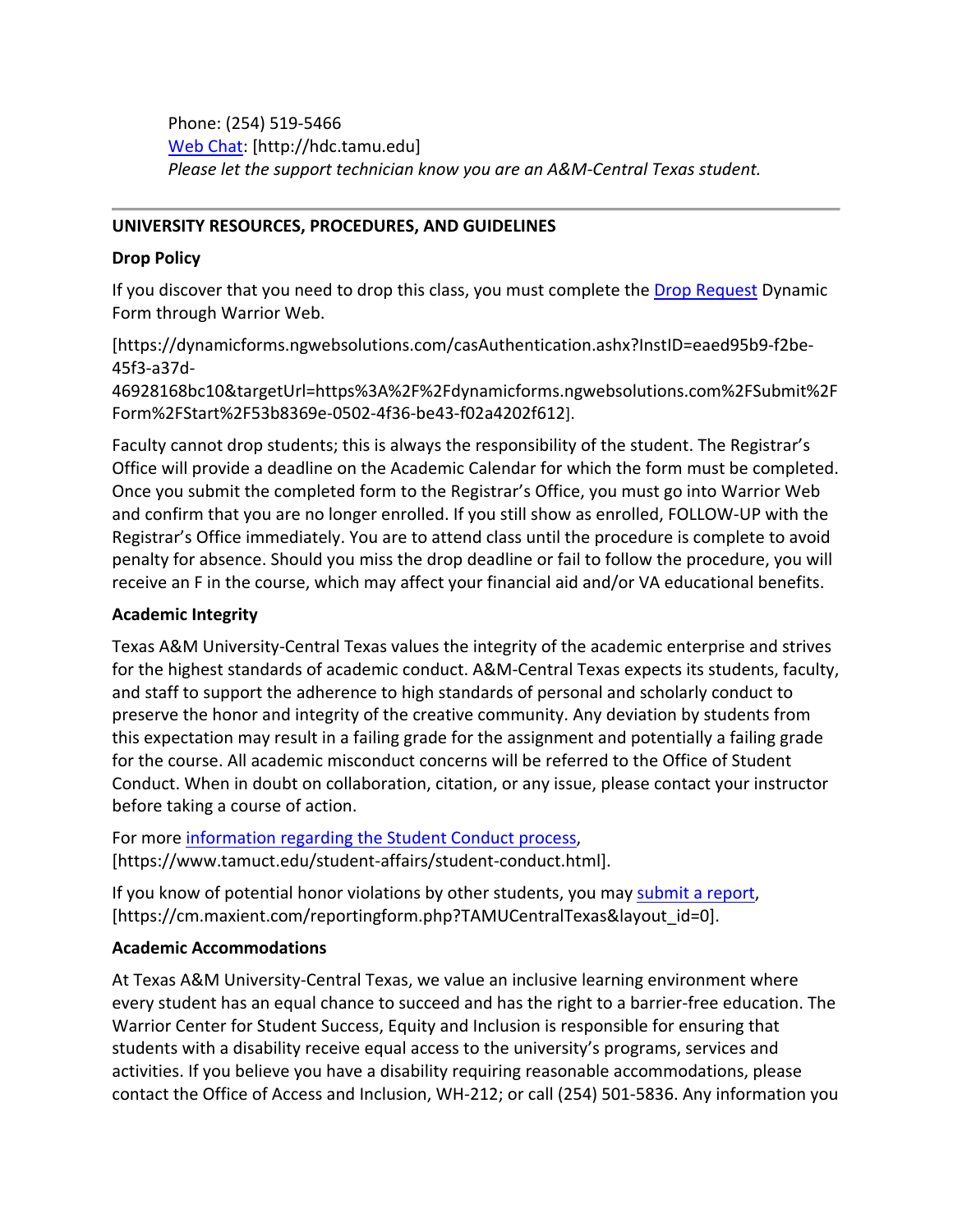provide is private and confidential and will be treated as such.

For more information, please visit our [Access & Inclusion](https://tamuct.instructure.com/courses/717) Canvas page (log-in required) [https://tamuct.instructure.com/courses/717]

## **Important information for Pregnant and/or Parenting Students**

Texas A&M University-Central Texas supports students who are pregnant and/or parenting. In accordance with requirements of Title IX and related guidance from US Department of Education's Office of Civil Rights, the Dean of Student Affairs' Office can assist students who are pregnant and/or parenting in seeking accommodations related to pregnancy and/or parenting. Students should seek out assistance as early in the pregnancy as possible. For more information, please visit [Student Affairs](https://www.tamuct.edu/student-affairs/pregnant-and-parenting-students.html) [https://www.tamuct.edu/student-affairs/pregnantand-parenting-students.html]. Students may also contact the institution's Title IX Coordinator. If you would like to read more about these [requirements and guidelines](http://www2.ed.gov/about/offices/list/ocr/docs/pregnancy.pdf) online, please visit the website [http://www2.ed.gov/about/offices/list/ocr/docs/pregnancy.pdf].

Title IX of the Education Amendments Act of 1972 prohibits discrimination on the basis of sex and gender–including pregnancy, parenting, and all related conditions. A&M-Central Texas is able to provide flexible and individualized reasonable accommodation to pregnant and parenting students. All pregnant and parenting students should contact the Associate Dean in the Division of Student Affairs at (254) 501-5909 to seek out assistance. Students may also contact the University's Title IX Coordinator.

# **Tutoring**

Tutoring is available to all A&M-Central Texas students, both virtually and in-person. Student success coaching is available online upon request.

If you have a question, are interested in becoming a tutor, or in need of success coaching contact the Warrior Center for Student Success, Equity and Inclusion at (254) 501-5836, visit the Warrior Center at 212 Warrior Hall, or by emailing [WarriorCenter@tamuct.edu.](mailto:WarriorCenter@tamuct.edu)

To schedule tutoring sessions and view tutor availability, please visit Tutor [Matching](https://tutormatchingservice.com/TAMUCT) [Services](https://tutormatchingservice.com/TAMUCT) [https://tutormatchingservice.com/TAMUCT] or visit the Tutoring Center in 111 Warrior Hall.

Chat live with a remote tutor 24/7 for almost any subject from on your computer! Tutor.com is an online tutoring platform that enables A&M-Central Texas students to log in and receive online tutoring support at no additional cost. This tool provides tutoring in over 40 subject areas except writing support. Access Tutor.com through Canvas.

### **University Writing Center**

University Writing Center: Located in Warrior Hall 416, the University Writing Center (UWC) at Texas A&M University–Central Texas (A&M–Central Texas) is a free service open to all A&M– Central Texas students. For the Spring 2022 semester, the hours of operation are from 10:00 a.m.-5:00 p.m. Monday thru Thursday in Warrior Hall 416 (with online tutoring available every hour as well) with satellite hours available online only Monday thru Thursday from 6:00-9:00 p.m. and Saturday 12:00-3:00 p.m.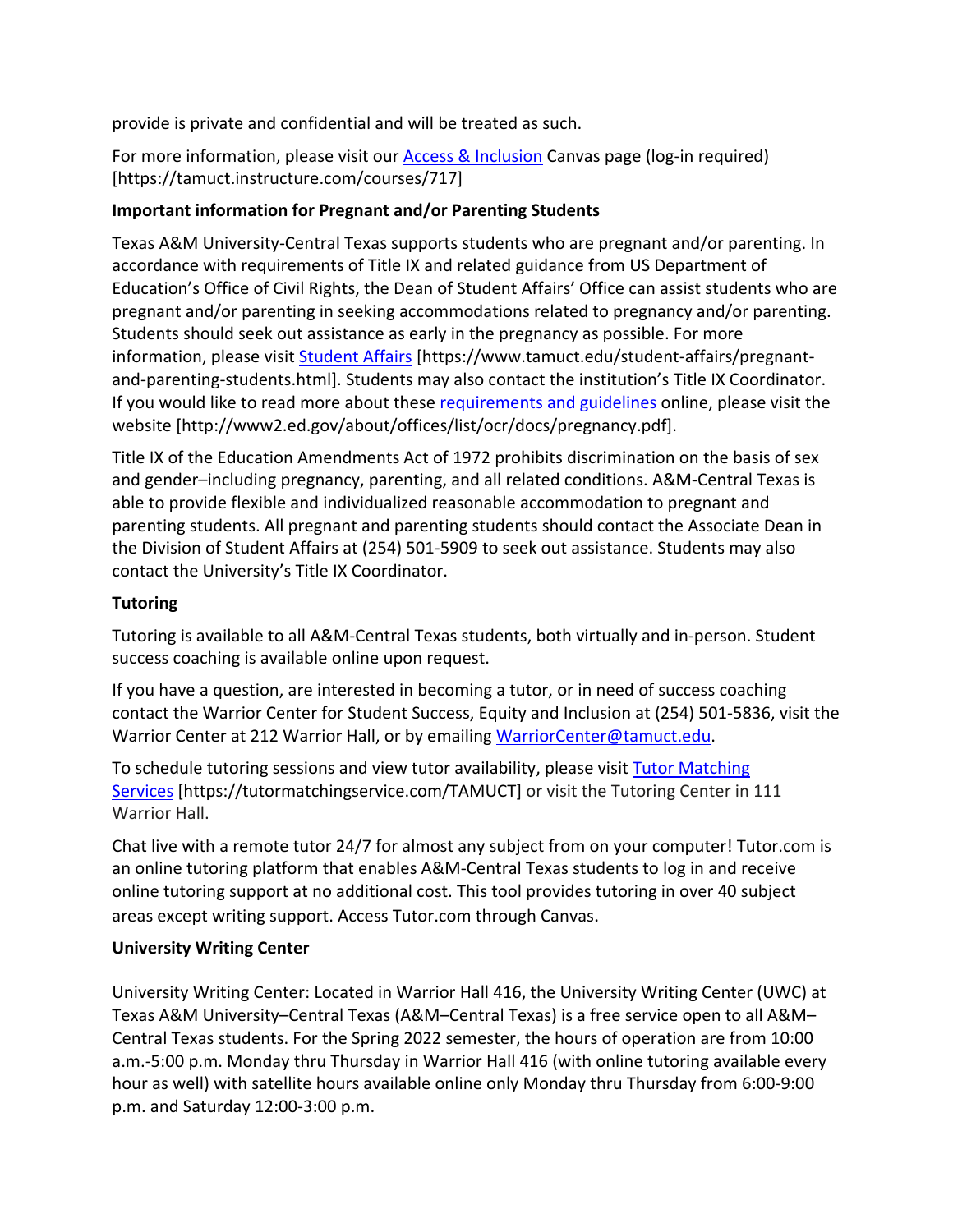Tutors are prepared to help writers of all levels and abilities at any stage of the writing process. While tutors will not write, edit, or grade papers, they will assist students in developing more effective composing practices. By providing a practice audience for students' ideas and writing, our tutors highlight the ways in which they read and interpret students' texts, offering guidance and support throughout the various stages of the writing process. In addition, students may work independently in the UWC by checking out a laptop that runs the Microsoft Office suite and connects to WIFI, or by consulting our resources on writing, including all of the relevant style guides. Whether you need help brainstorming ideas, organizing an essay, proofreading, understanding proper citation practices, or just want a quiet place to work, the UWC is here to help!

Students may arrange a one-to-one session with a trained and experienced writing tutor by making an appointment via [WCOnline](https://tamuct.mywconline.com/) [https://tamuct.mywconline.com/]. In addition, you can email Dr. Bruce Bowles Jr. at bruce.bowles@tamuct.edu if you have any questions about the UWC, need any assistance with scheduling, or would like to schedule a recurring appointment with your favorite tutor by making an appointment via [WCOnline](https://tamuct.mywconline.com/) [https://tamuct.mywconline.com/]. In addition, you can email Dr. Bruce Bowles Jr. at bruce.bowles@tamuct.edu if you have any questions about the UWC, need any assistance with scheduling, or would like to schedule a recurring appointment with your favorite tutor.

### **University Library**

The University Library provides many services in support of research across campus and at a distance. We offer over 200 electronic databases containing approximately 400,000 eBooks and 82,000 journals, in addition to the 96,000 items in our print collection, which can be mailed to students who live more than 50 miles from campus. Research guides for each subject taught at A&M-Central Texas are available through our website to help students navigate these resources. On campus, the library offers technology including cameras, laptops, microphones, webcams, and digital sound recorders.

Research assistance from a librarian is also available 24 hours a day through our online chat service, and at the reference desk when the library is open. Research sessions can be scheduled for more comprehensive assistance, and may take place virtually through WebEx, Microsoft Teams or in-person at the library. Schedule an [appointment](https://nam04.safelinks.protection.outlook.com/?url=https%3A%2F%2Ftamuct.libcal.com%2Fappointments%2F%3Fg%3D6956&data=04%7C01%7Clisa.bunkowski%40tamuct.edu%7Cde2c07d9f5804f09518008d9ab7ba6ff%7C9eed4e3000f744849ff193ad8005acec%7C0%7C0%7C637729369835011558%7CUnknown%7CTWFpbGZsb3d8eyJWIjoiMC4wLjAwMDAiLCJQIjoiV2luMzIiLCJBTiI6Ik1haWwiLCJXVCI6Mn0%3D%7C3000&sdata=KhtjgRSAw9aq%2FoBsB6wyu8b7PSuGN5EGPypzr3Ty2No%3D&reserved=0)

[here](https://nam04.safelinks.protection.outlook.com/?url=https%3A%2F%2Ftamuct.libcal.com%2Fappointments%2F%3Fg%3D6956&data=04%7C01%7Clisa.bunkowski%40tamuct.edu%7Cde2c07d9f5804f09518008d9ab7ba6ff%7C9eed4e3000f744849ff193ad8005acec%7C0%7C0%7C637729369835011558%7CUnknown%7CTWFpbGZsb3d8eyJWIjoiMC4wLjAwMDAiLCJQIjoiV2luMzIiLCJBTiI6Ik1haWwiLCJXVCI6Mn0%3D%7C3000&sdata=KhtjgRSAw9aq%2FoBsB6wyu8b7PSuGN5EGPypzr3Ty2No%3D&reserved=0) [https://tamuct.libcal.com/appointments/?g=6956]. Assistance may cover many topics, including how to find articles in peer-reviewed journals, how to cite resources, and how to piece together research for written assignments.

Our 27,000-square-foot facility on the A&M-Central Texas main campus includes student lounges, private study rooms, group work spaces, computer labs, family areas suitable for all ages, and many other features. Services such as interlibrary loan, TexShare, binding, and laminating are available. The library frequently offers workshops, tours, readings, and other events. For more information, please visit our Library [website](https://nam04.safelinks.protection.outlook.com/?url=https%3A%2F%2Ftamuct.libguides.com%2Findex&data=04%7C01%7Clisa.bunkowski%40tamuct.edu%7C7d8489e8839a4915335f08d916f067f2%7C9eed4e3000f744849ff193ad8005acec%7C0%7C0%7C637566044056484222%7CUnknown%7CTWFpbGZsb3d8eyJWIjoiMC4wLjAwMDAiLCJQIjoiV2luMzIiLCJBTiI6Ik1haWwiLCJXVCI6Mn0%3D%7C1000&sdata=2R755V6rcIyedGrd4Os5rkgn1PvhHKU3kUV1vBKiHFo%3D&reserved=0) [http://tamuct.libguides.com/index].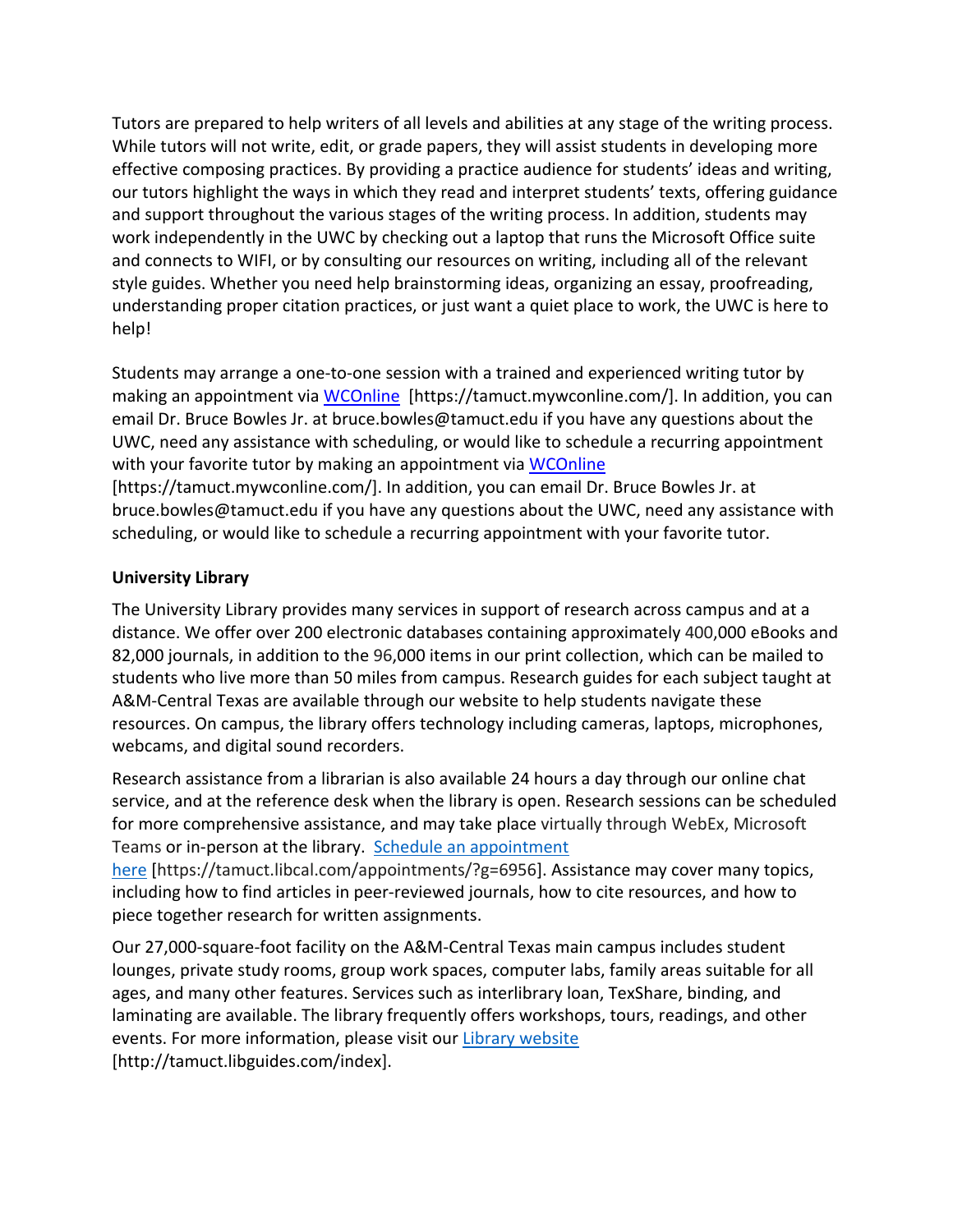#### **OPTIONAL POLICY STATEMENTS**

#### **A Note about Sexual Violence at A&M-Central Texas**

Sexual violence is a serious safety, social justice, and public health issue. The university offers support for anyone struggling with these issues. University faculty are mandated reporters, so if someone discloses that they were sexually assaulted (or a victim of Domestic/Dating Violence or Stalking) while a student at TAMUCT, faculty members are required to inform the Title IX Office. If you want to discuss any of these issues confidentially, you can do so through Student Wellness and Counseling (254-501-5955) located on the second floor of Warrior Hall (207L).

Sexual violence can occur on our campus because predators often feel emboldened, and victims often feel silenced or shamed. It is incumbent on ALL of us to find ways to actively create environments that tell predators we don't agree with their behaviors and tell survivors we will support them. Your actions matter. Don't be a bystander; be an agent of change. For additional information on campus policy and resources visit the **Title IX webpage** [\[https://www.tamuct.edu/compliance/titleix.html\]](https://www.tamuct.edu/compliance/titleix.html).

#### **Behavioral Intervention**

Texas A&M University-Central Texas cares about the safety, health, and well-being of its students, faculty, staff, and community. If you are aware of individuals for whom you have a concern, please make a referral to the Behavioral Intervention Team. Referring your concern shows you care. You can complete the [referral](https://cm.maxient.com/reportingform.php?TAMUCentralTexas&layout_id=2) online

[https://cm.maxient.com/reportingform.php?TAMUCentralTexas&layout\_id=2].

Anonymous referrals are accepted. Please see the [Behavioral Intervention Team](https://www.tamuct.edu/bit) website for more information [https://www.tamuct.edu/bit]. If a person's behavior poses an imminent threat to you or another, contact 911 or A&M-Central Texas University Police at 254-501-5805.

#### **INSTRUCTOR POLICIES**

Read these carefully as I am strict with my policies.

**Grading Policy and Point Breakdown**. Grades in this course will be criteria-based on a number of activities including exams, discussion, and projects. This means that grades will not be curved and anyone achieving a 90% or above will receive an A in this course.

**Grade Dispute Policy**. Grading disputes must be put in writing (with justification such as supporting statements from the text or another credible source) and given to me no earlier than 24 hours after the assignment has been returned. I will consider your request carefully, but reserve the right to adjust your grade up or down.

**Assignments.** There are weekly homework assignments (CANVAS quizzes) based on each chapter we cover in class. In addition, there may be additional assignments throughout the semester; these will be announced and given sufficient time to complete. All assignments are to be turned in, on time, to the CANVAS website. I will distribute instructions on how to do this. I will not accept e-mailed assignments of any kind.

**Late Assignments**. I expect all assignments to be turned in on time. Late assignments interfere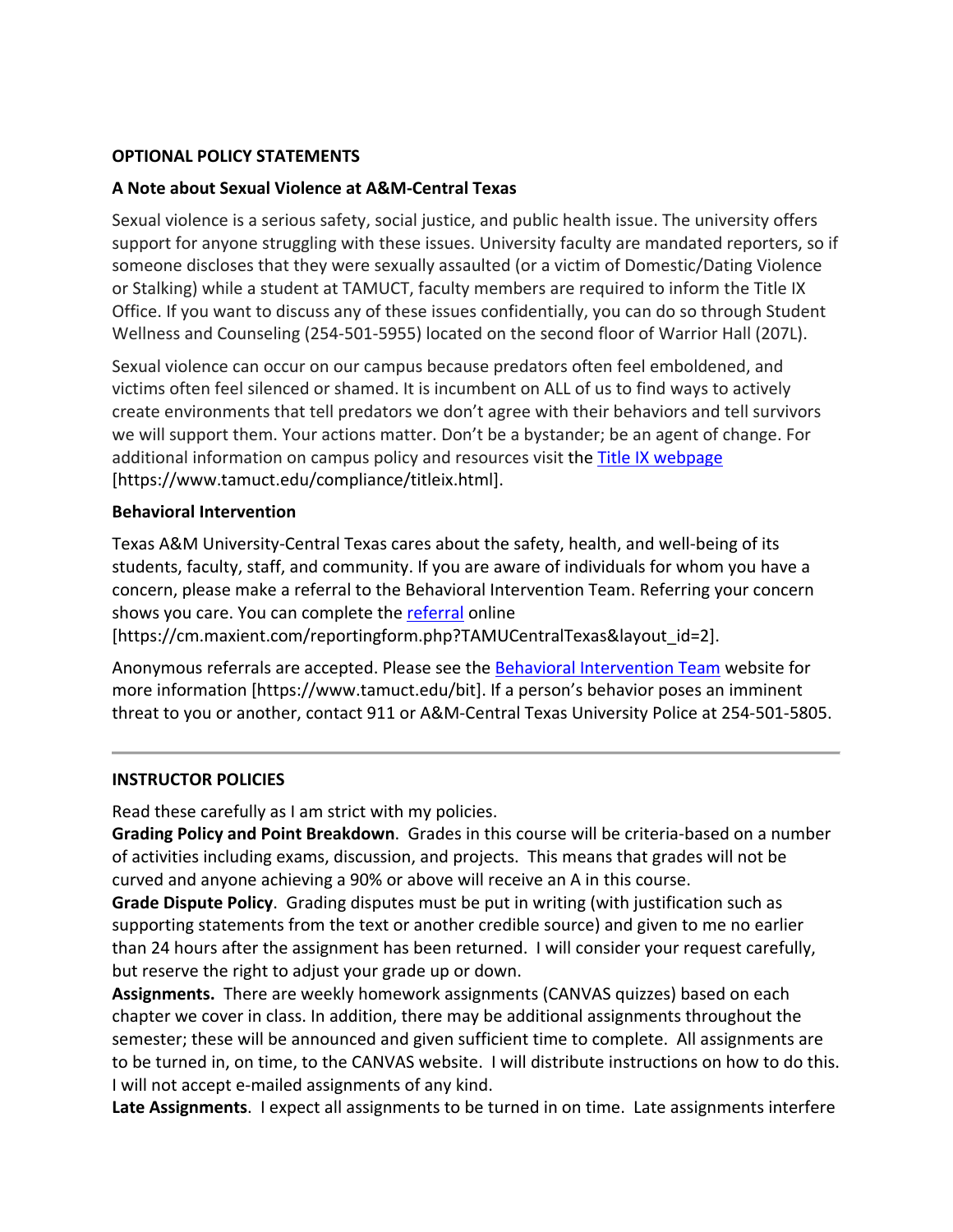with my ability to provide timely, detailed feedback, as well as with your ability to learn and process new material. Accordingly, any unauthorized late assignment will receive a 5% reduction in grade for each day it is late. No assignments will be accepted after one week past the due date.

**Exams.** The exams will be a mixture of matching, multiple choice and short answer, designed to provoke reflection, critical thought, and application of knowledge. You will receive a list of several sample or real exam questions ahead of time. You are encouraged to prepare for the exam by reviewing reading materials, outlining a draft of a response, and discussing these thoughts with your peers. You will then demonstrate your individual, integrated thoughts on the topic in a closed-book exam during the class period.

- 1. There will be no bathroom breaks allowed during any exam. Be sure that you address this issue before beginning an exam.
- 2. Any student needing to take an exam at a different time as rest of students due to sickness or other accommodations will receive a different version of exam. This includes sickness, special accommodations, etc…
- 3. All students needing special accommodations must submit an accommodation form from the Office of Access and Inclusion listing the specific accommodations needed. Students are responsible for scheduling their own exam times with the TAMUCT Testing Center.
- 4. Any student missing an exam in class for any other reason (i.e. illness, death in family, etc…) must provide documentation for missing the exam (e.g. doctor's note, obituary notice, etc…). Exams must be made up within one week of original scheduled date, no exceptions.
- 5. All backpacks and materials as well as cell phones, smart watches and other electronic devices, must be turned off and placed at the front of the room on test day.
- 6. Jackets, sweaters, etc must be placed in the front of the room on test day, unless otherwise indicated by teacher.

*Accommodated exams.* All students needing special accommodations must submit an accommodation form from the Office of Access and Inclusion (see above) listing the specific accommodations needed. Students are responsible for scheduling their own exam times with the TAMUCT Testing Center.

*Missed exams.* If you know you will miss an exam, please contact me BEFORE the exam. I will gladly give make-up exams if the student has an unavoidable reason for missing the exam (i.e. death in the family, severe illness). Keep in mind that I will expect documentation of your reason for missing the exam (e.g. doctor's note, obituary notice). Exams must be made up within a week of the original scheduled date, no exceptions regardless of excuse.

**What I expect of you**. To get the most out of this class, you are expected to conduct yourself in a professional manner, which includes contributing to class discussions, being punctual, and notifying me of absences in advance. Any inappropriate or offensive behavior of any kind (in class/lab/office or on assignments/exams) will be subject to a penalty commensurate with behavior, including a Behavioral Intervention Team report to Student Services.

**Class Attendance.** I expect that you attend each class session and arrive on time. If an unavoidable situation arises that prevents you from attending class, I expect that you also promptly contact me to discuss the missed material and get the notes from a classmate. I will not distribute my notes to students as they are often abbreviated and do not contain the detail needed to sufficiently understand the material.